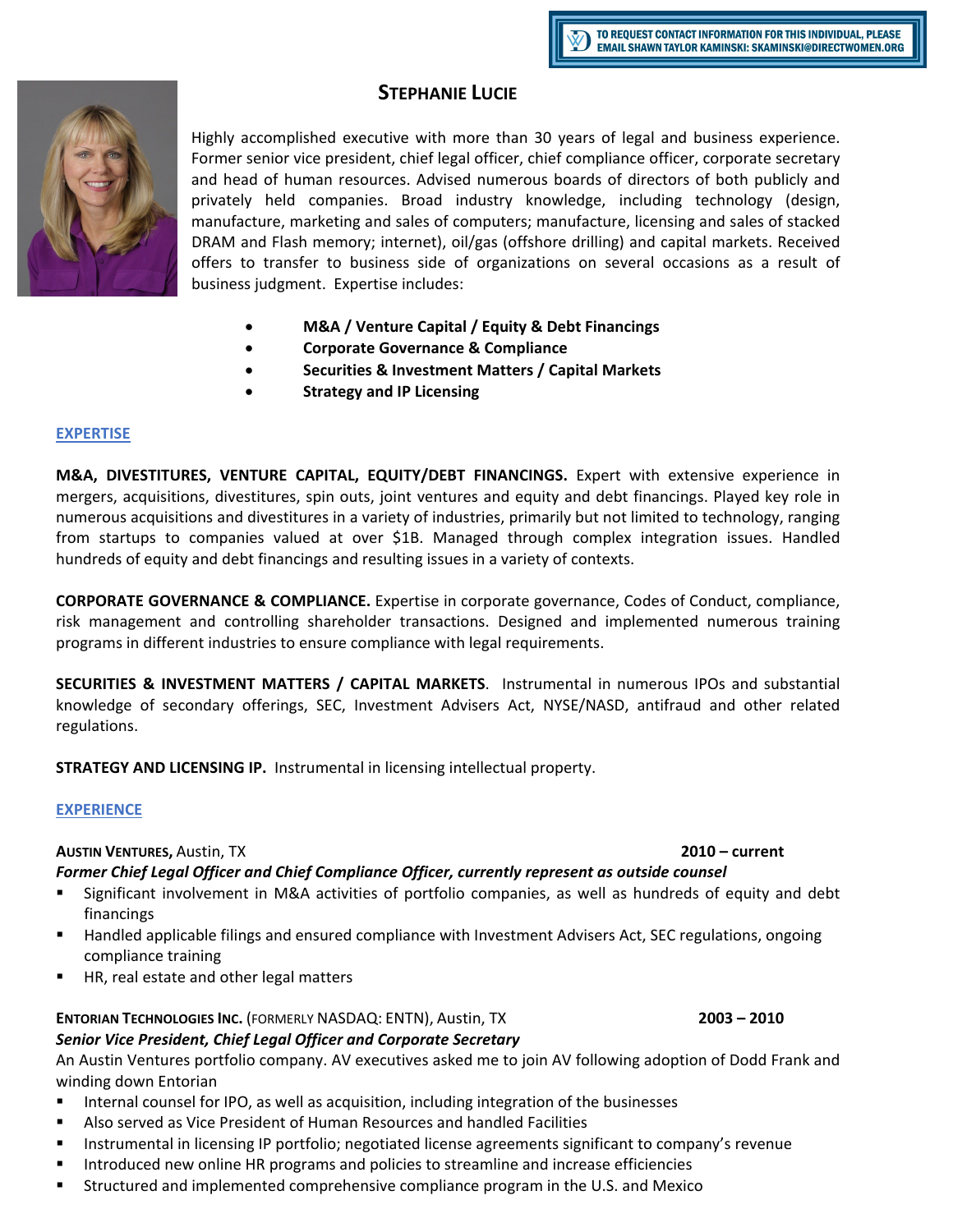# **STEPHANIE LUCIE**

# **CIRRUS LOGIC, INC.** (NASDAQ: CRUS), Austin, TX **2001 – 2003**

# *Vice President, Associate General Counsel and Corporate Secretary*

- Internal counsel for several acquisitions
- Responsible for corporate legal affairs, including but not limited to supporting the Board of Directors, SEC, NASD and general regulatory reporting and compliance, investor relations, domestic and international HR issues, litigation management and risk management

# **ALTAVISTA COMPANY**, Palo Alto, CA **1999 – 2001**

# *Vice President, General Counsel and Corporate Secretary*

 Internal counsel for IPO (terminated day prior to pricing), acquisitions and integration of the businesses Member of first management team in spinoff from Digital Equipment Corporation following its acquisition by Compaq Computer Corporation. Company grew from 50 to 1400 employees; legal department from one to 14 during my tenure

## **COMPAQ COMPUTER CORPORATION**, Houston, TX **1995 – 1999**

### *Vice President and Associate General Counsel*

- Instrumental in numerous marquee acquisitions, such as Digital Equipment Corporation, Tandem Computers and Microcom, in addition to smaller acquisitions
- **Promoted to General Counsel of AltaVista following Compaq's acquisition of Digital Equipment Corporation**

| <b>WEIL GOTSHAL &amp; MANGES, HOUSTON, TX</b><br><b>Corporate Attorney</b> | $1993 - 1995$ |
|----------------------------------------------------------------------------|---------------|
| <b>WINSTEAD PC, Houston, TX</b>                                            | $1990 - 1993$ |
| <b>Corporate Attorney</b>                                                  |               |
| <b>BROWN &amp; WOOD, New York, NY</b>                                      | 1987 – 1990   |
| <b>Corporate Attorney</b>                                                  |               |

At three firms listed above, worked on teams representing major corporations and financial institutions handling M&A, public offerings and private placements, securities issues and complex credit facilities

## **BOARD AND LEADERSHIP EXPERIENCE**

**Vice Chair of Board of Trustees, St. Michael's Catholic Academy** – private independent high school in Austin, Texas. Also Chair of Corporate Governance Committee. 2016-current

**Director,** Duke University Alumni Board. 2020-current

**Director, Consortia Health Holdings, Inc.** – privately held company specializing in addressing pelvic floor disorders, including incontinence and other chronic health issues. 2016-2021

**Former Director,** Board of Directors, **SafePlace**, a non-profit organization that assists abused individuals and their children. 2016-2018

**Former Director**, Board of Directors, **LifeWorks,** a non-profit organization that transitions youth from crisis to safety by providing housing, counseling and services. 2018-2020

**Founding Board Member and Past Vice President**, Austin chapter of the **Association of Corporate Counsel (ACC)**, the world's largest professional association for in-house lawyers. 2007-2009